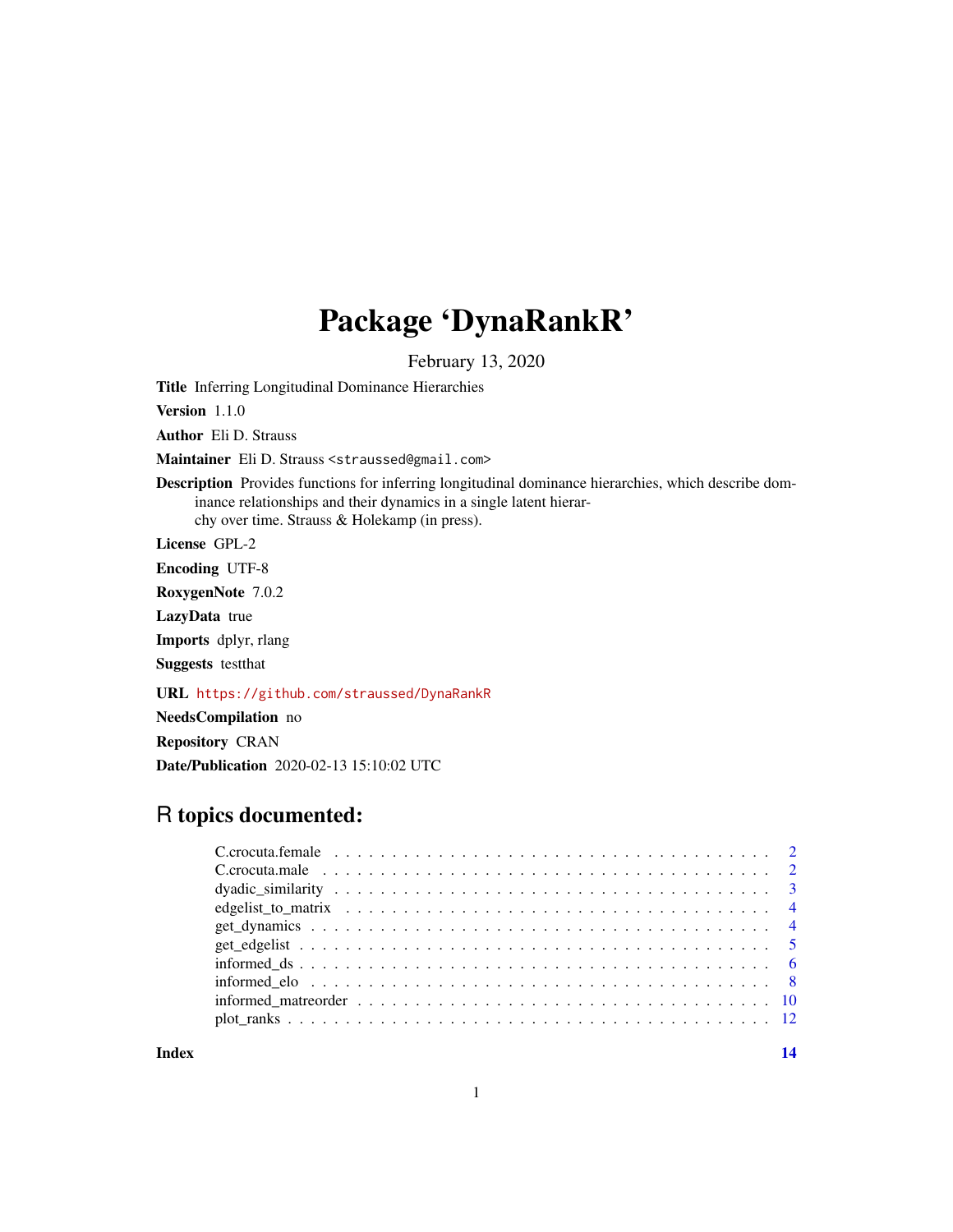<span id="page-1-0"></span>

#### Description

Data structures for inferring the ranks of adult female spotted hyenas (Crocuta crocuta) from a single social group in the Maasai Mara National Reserve in southern Kenya. Data are from the Talek clan collected between 1988 and 1995 by the Mara Hyena Project.

#### Usage

C.crocuta.female

#### Format

List of 3 elements:

initial.ranks Starting order of females in 1988.

- contestants Dataframe of 182 rows and 4 variables. There is one row per female per study year. id is the identity of the contestant. **period** is the study year. **convention1** is the mother of the contestant, because female spotted hyena hierarchies are structured by maternal rank inheritance. convention2 is the intra-litter rank for contestants who were part of a twin litter.
- interactions Dataframe of 2043 rows and 3 variables. Each row corresponds to the outcome of one aggressive interaction between adult females.

C.crocuta.male *Male spotted hyena dominance data*

#### **Description**

Data structures for inferring the ranks of adult male spotted hyenas (Crocuta crocuta) from a single social group in the Maasai Mara National Reserve in southern Kenya. Data are from the Talek clan collected between 1988 and 1995 by the Mara Hyena Project.

#### Usage

C.crocuta.male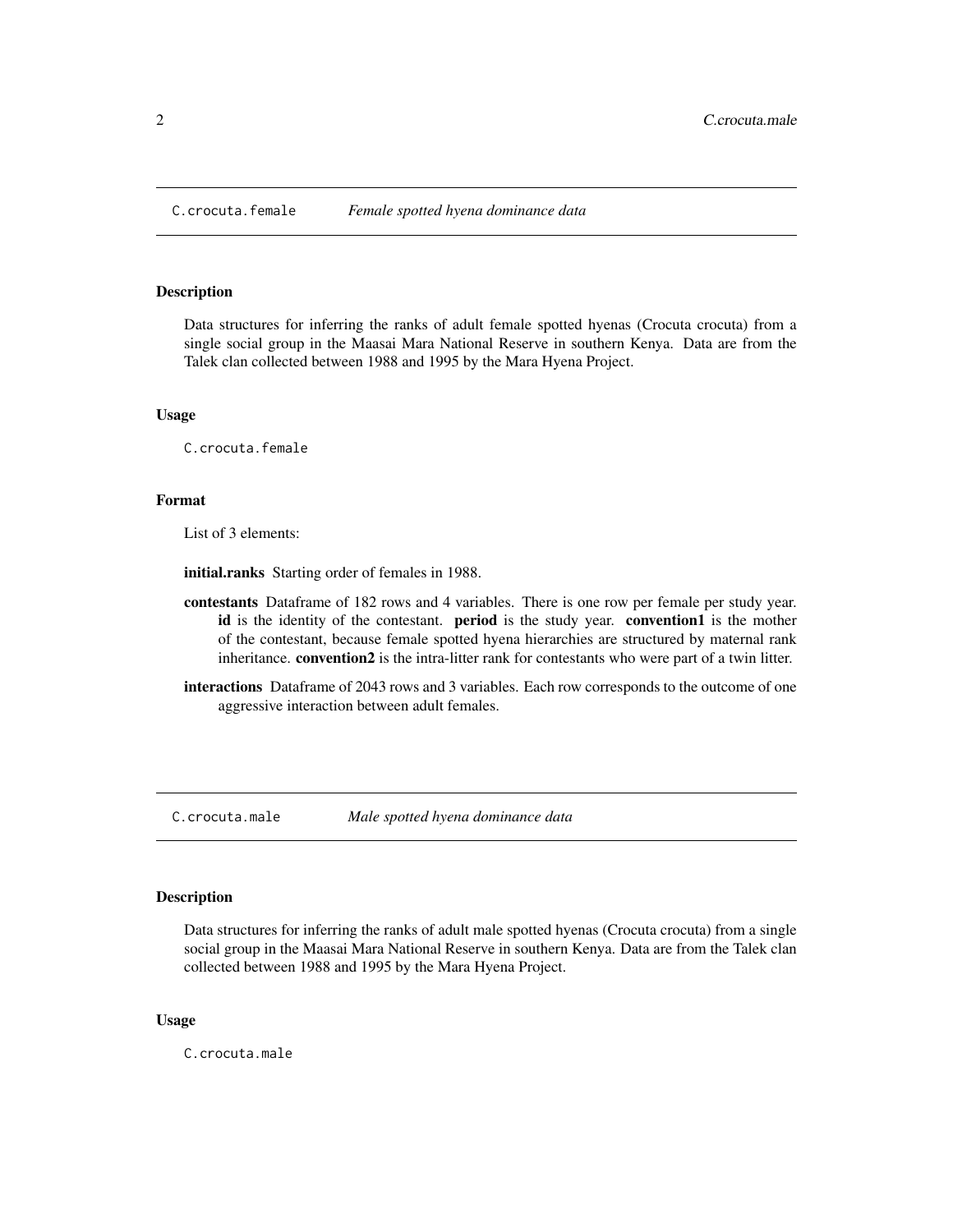<span id="page-2-0"></span>dyadic\_similarity 3

#### Format

List of 3 elements:

initial.ranks Starting order of males in 1988.

- contestants Dataframe of 143 rows and 3 variables. There is one row per male per study year. id is the identity of the contestant. **period** is the study year. **convention1** is the date that the male joined the clan, because male spotted hyena hierarchies are structured by a tenure-based convention.
- interactions Dataframe of 474 rows and 3 variables. Each row corresponds to the outcome of one aggressive interaction between adult males.

dyadic\_similarity *Compare two rank orderings*

#### Description

This function compares two rank orderings that have the same elements. For an order of length *n* there are *n choose 2* dyadic relationships implied by that order. For example, the order a, b, c implies that  $a > b$ ,  $a > c$ , and  $b > c$ . The dyadic similarity between two orders is the proportion of implied dyadic relationships that are shared by the two orders.

#### Usage

```
dyadic_similarity(order1, order2)
```
#### Arguments

| order1             | The first rank ordering to be compared. Alternatively, this can be supplied as<br>an interaction matrix with identities as the dimension names. All identities in<br>order1 must be in order2.  |
|--------------------|-------------------------------------------------------------------------------------------------------------------------------------------------------------------------------------------------|
| order <sub>2</sub> | The second rank ordering to be compared. Alternatively, this can be supplied as<br>an interaction matrix with identities as the dimension names. All identities in<br>order2 must be in order1. |

#### Value

The proportion of dyadic relationships that are shared by the two orders. This value is 1 if the orders are identical and 0 if the orders are exact opposites.

#### Examples

```
dyadic_similarity(letters[1:20], letters[1:20]) #identical orders
dyadic_similarity(letters[1:20], letters[20:1]) #opposite orders
dyadic_similarity(sample(letters[1:20]), sample(letters[1:20])) #random orders
```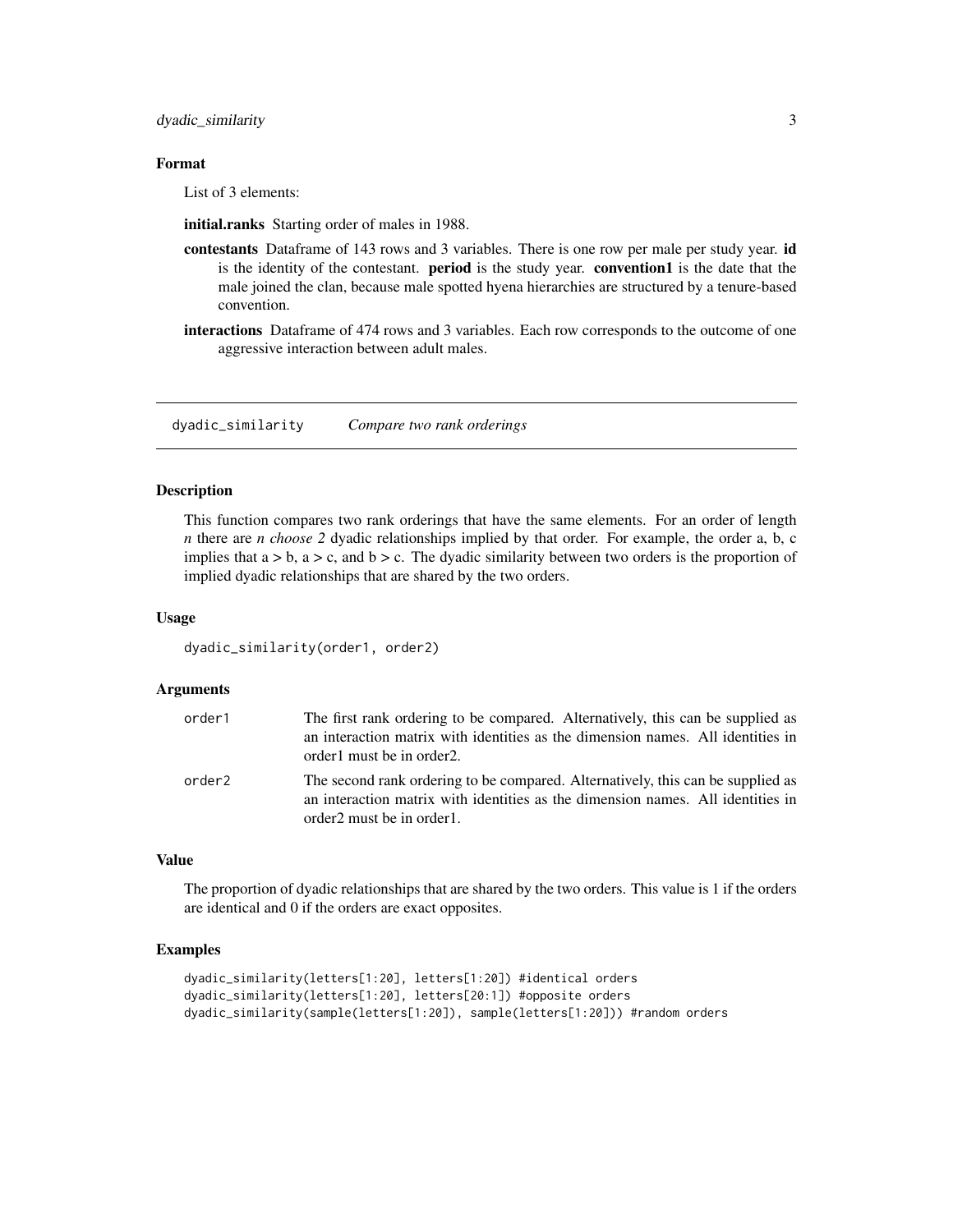<span id="page-3-0"></span>edgelist\_to\_matrix *Convert data from edgelist to interaction matrix*

#### **Description**

This function converts data in edgelist format to an interaction matrix.

#### Usage

```
edgelist_to_matrix(edgelist, identities)
```
#### Arguments

| edgelist   | A two column matrix or dataframe with the identities of winners in the first<br>column and losers in the second column.     |
|------------|-----------------------------------------------------------------------------------------------------------------------------|
| identities | A list of contestant identities. This list dictates the order in which contestants<br>are arranged in the resulting matrix. |

#### Value

Produces an interaction matrix with winners in the rows and losers in the columns. Contestants are arranged according to the order specified by identities.

#### Examples

```
edges <- C.crocuta.female$interactions[C.crocuta.female$interactions$period == 1989,1:2]
ids <- C.crocuta.female$contestants[C.crocuta.female$contestants$period == 1989,'id']
edgelist_to_matrix(edgelist = edges, identities = ids)
```
get\_dynamics *Calculate hierarchy dynamics*

#### Description

Calculates hierarchy dynamics from an inferred longitudinal hierarchy, returning the provided longitudinal hierarchy with added columns. The function calculates hierarchy dynamics for each individual in each period (excluding the first period). Dynamics can be calculated in rank units or score units by specifying the type parameter. Rank dynamics are returned as the total dynamics (delta), active dynamics (delta.active), and passive dynamics (delta.passive). Score dynamics are calculated as delta. See Strauss & Holekamp (in revision) for more details.

#### Usage

```
get_dynamics(ranks, type = c("rank", "score"))
```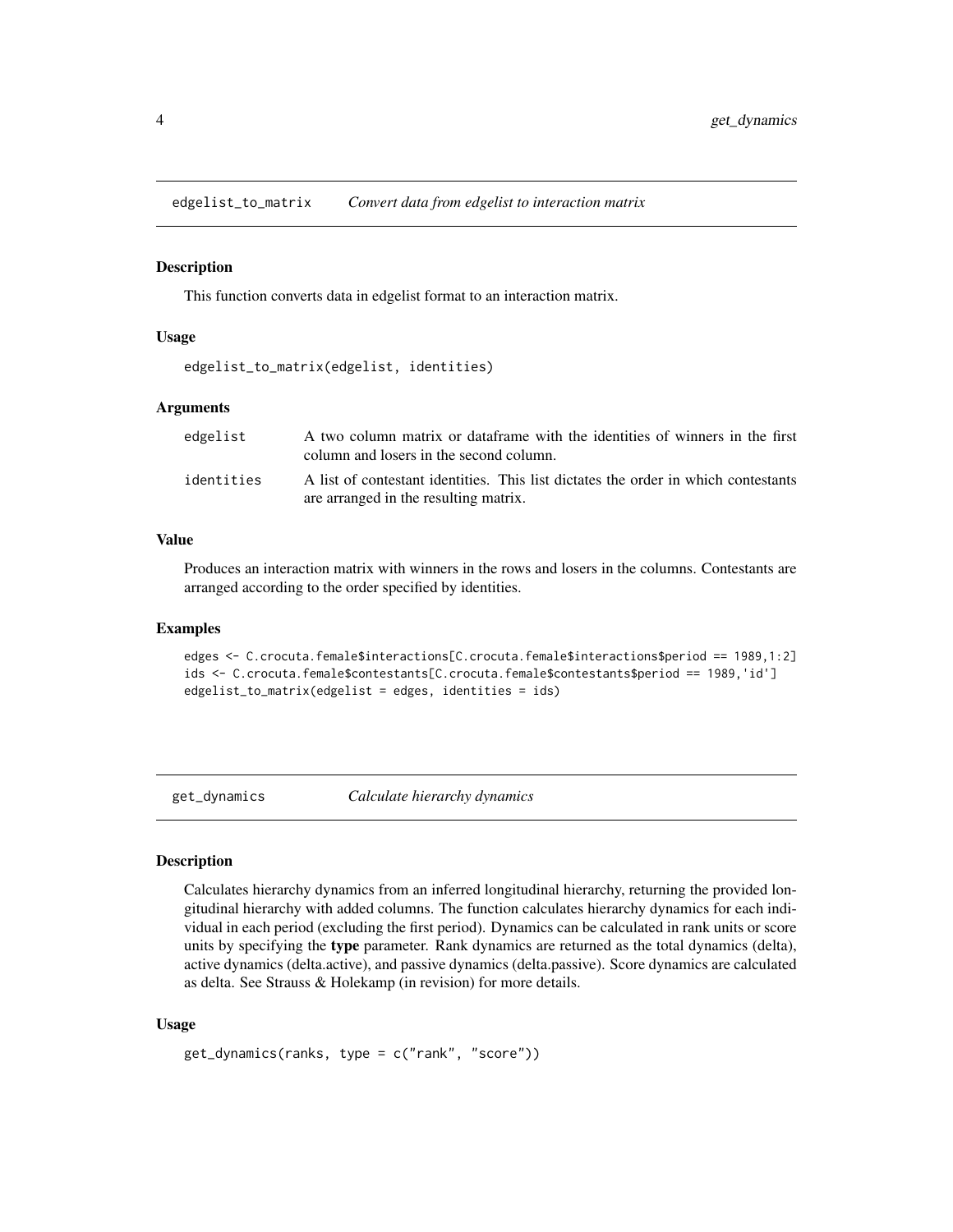#### <span id="page-4-0"></span>get\_edgelist 5

#### Arguments

| ranks | A data frame such as the output of the ranking functions provided in the Dy-<br>naRankR package. Should include at least the following columns: |
|-------|-------------------------------------------------------------------------------------------------------------------------------------------------|
|       | <b>period</b> Study period.                                                                                                                     |
|       | id Identity of contestant.                                                                                                                      |
|       | <b>rank</b> Rank of id in period. Only required if calculating rank dynamics.                                                                   |
|       | score Score of id in period. Only required if calculating score dynamics.                                                                       |
| type  | A character string, either 'score' or 'rank'. Determines whether rank dynamics<br>or score dynamics are calculated.                             |

#### Value

Returns the supplied dataframe with new column(s) for hierarchy dynamics. New individuals receive NA for all dynamics because they can not have undergone any changes.

#### References

Strauss ED & Holekamp KE (in revision). Journal of Animal Ecology.

#### Examples

```
female.ranks <- informed_elo(contestants = C.crocuta.female$contestants, convention = 'mri',
initial.ranks = C.crocuta.female$initial.ranks,
interactions = C.crocuta.female$interactions)
```

```
female.ranks.score <- get_dynamics(ranks = female.ranks, type = 'score')
female.ranks.rank <- get_dynamics(ranks = female.ranks, type = 'rank')
```

```
get_edgelist Convert data from interaction matrix to edgelist
```
#### Description

This function converts data in an interaction matrix to edgelist format.

#### Usage

```
get_edgelist(mat)
```
#### **Arguments**

mat Interaction matrix containing outcomes of interactions. Dimension names are interpreted as individual identities.

#### Value

A two-column dataframe with winners in the first column and losers in the second column.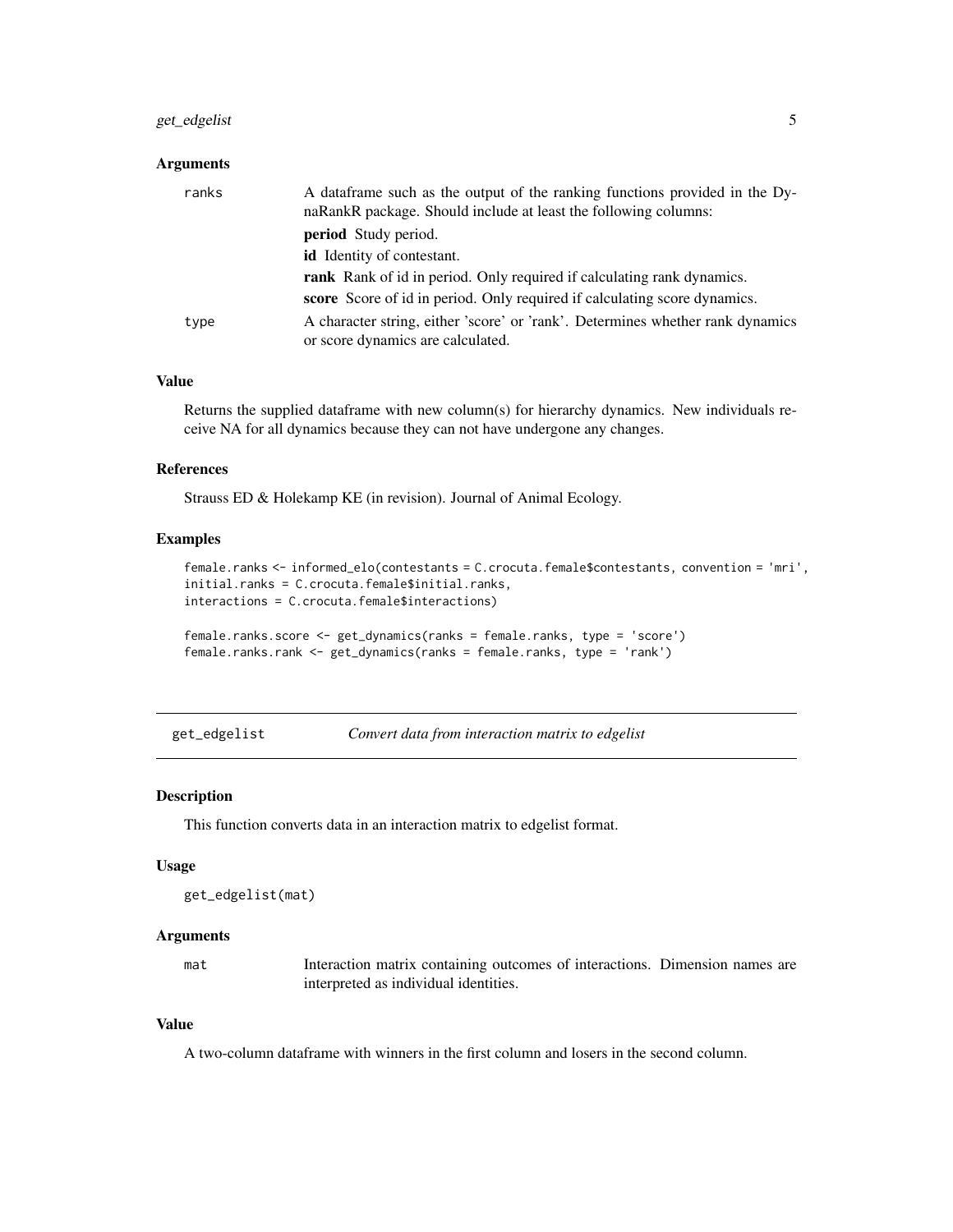#### Examples

```
edges <- C.crocuta.female$interactions[C.crocuta.female$interactions$period == 1989,1:2]
ids <- C.crocuta.female$contestants[C.crocuta.female$contestants$period == 1989,'id']
mat <- edgelist_to_matrix(edgelist = edges, identities = ids)
get_edgelist(mat)
```
informed\_ds *David's Score method informed by prior information*

#### Description

Use David's Score method to infer a dominance hierarchy over multiple study periods. New contestants are added according to the convention specified by the user. Scores are calculated using Dij and are normalized. Full description of the addition of new individuals is described in Strauss & Holekamp (in revision). To run the original David's Score procedure, use convention flag 'none'.

#### Usage

```
informed_ds(contestants, convention, initial.ranks = NULL, interactions)
```
#### Arguments

| contestants | A data frame with the identities of the contestants for each study period along<br>with the relevant data for adding them to the hierarchy. There should be one row<br>per contestant per study period. Periods should appear in chronological order.<br>The dataframe should contain the following columns:                                                                                                       |
|-------------|--------------------------------------------------------------------------------------------------------------------------------------------------------------------------------------------------------------------------------------------------------------------------------------------------------------------------------------------------------------------------------------------------------------------|
|             | period Study period.                                                                                                                                                                                                                                                                                                                                                                                               |
|             | id Identity of contestant.                                                                                                                                                                                                                                                                                                                                                                                         |
|             | convention1 The primary convention by which new individuals are added to<br>the hierarchy. Interpretation of this column varies depending on the value<br>of the <b>convention</b> argument. If <b>convention</b> = none, this column is optional.                                                                                                                                                                 |
|             | convention2 Optional. The secondary data for resolving ties in convention1.<br>Interpretation of this column varies depending on the value of the conven-<br>tion argument.                                                                                                                                                                                                                                        |
| convention  | A flag determining how new individuals are added to the hierarchy. The value of<br>this flag influences how the convention1 and convention2 columns of the con-<br>testants argument are interpreted. Currently this function supports five options:                                                                                                                                                               |
|             | <b>none</b> The standard David's Score procedure (using Dij) is run. Individuals are<br>not added according to prior information and scores are calculated indepen-<br>dently for each period.                                                                                                                                                                                                                     |
|             | mri New contestants are added to the hierarchy according to maternal rank in-<br>heritance with youngest ascendancy. convention1 should be a vector of<br>mother identities for each contestant. convention2 should be an optional<br>vector of intra-litter ranks (lower numbers = higher rank) for resolving the<br>order of contestants from the same mother joining the hierarchy in the same<br>study period. |

<span id="page-5-0"></span>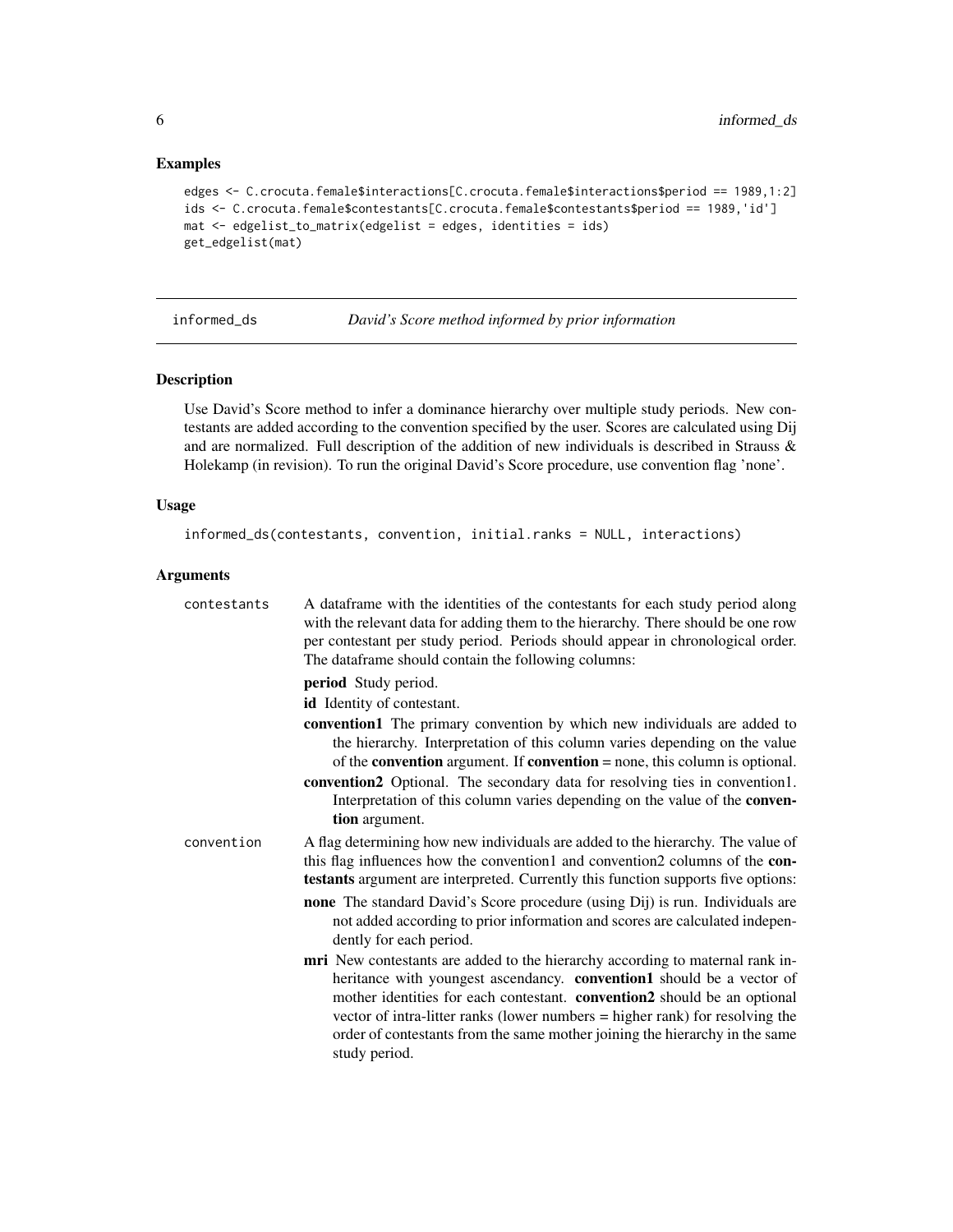- tenure New contestants are added to the hierarchy according their tenure in the group. convention1 should be a vector of dates on which each contestant joined the group. convention2 should be an optional vector of numerical data for resolving ties in convention1 (e.g., body size). Higher values are considered higher rank.
- age New contestants are added to the hierarchy according their age (older = higher rank). **convention1** should be a vector of birthdates or numerical age classes. convention2 should be an optional vector of numerical data for resolving ties in convention1 (e.g., body size). Higher values are considered higher rank.
- phys\_attr New contestants are added to the hierarchy according to some physical attribute (larger value  $=$  higher rank). **convention1** should be a vector of numerical attribute measurements. convention2 should be an optional vector of numerical data for resolving ties in convention1. Higher values are considered higher rank.
- initial.ranks The initial ordering of individuals for the first study period. Required if using maternal rank inheritance as the convention. For other conventions, if initial.ranks is not specified, the order determined by convention1 is used to create the initial order.
- interactions A dataframe of interaction data with the following columns:

winner Identities of winners. loser Identities of losers. period Study period in which interactions occurred.

#### Value

Produces a dataframe with the following columns:

period Study period.

id Identity of contestant.

- score David's Score of contestant.
- rank Ordinal rank of contestant in study period. Lower numbers equal higher rank.
- stan.rank Rank of contestant standardized for group size. Values range from 1 (highest rank) to -1 (lowest rank).
- old.order Identity of contestants arranged in the previous order (the order they were in before updating the order based on observations from the current study period).

#### References

Strauss ED & Holekamp KE (in revision). Journal of Animal Ecology.

de Vries H, Stevens JMG, Vervaecke H (2006). Animal Behavior.

#### Examples

```
##Informed ds
female.ranks <- informed_ds(contestants = C.crocuta.female$contestants, convention = 'mri',
```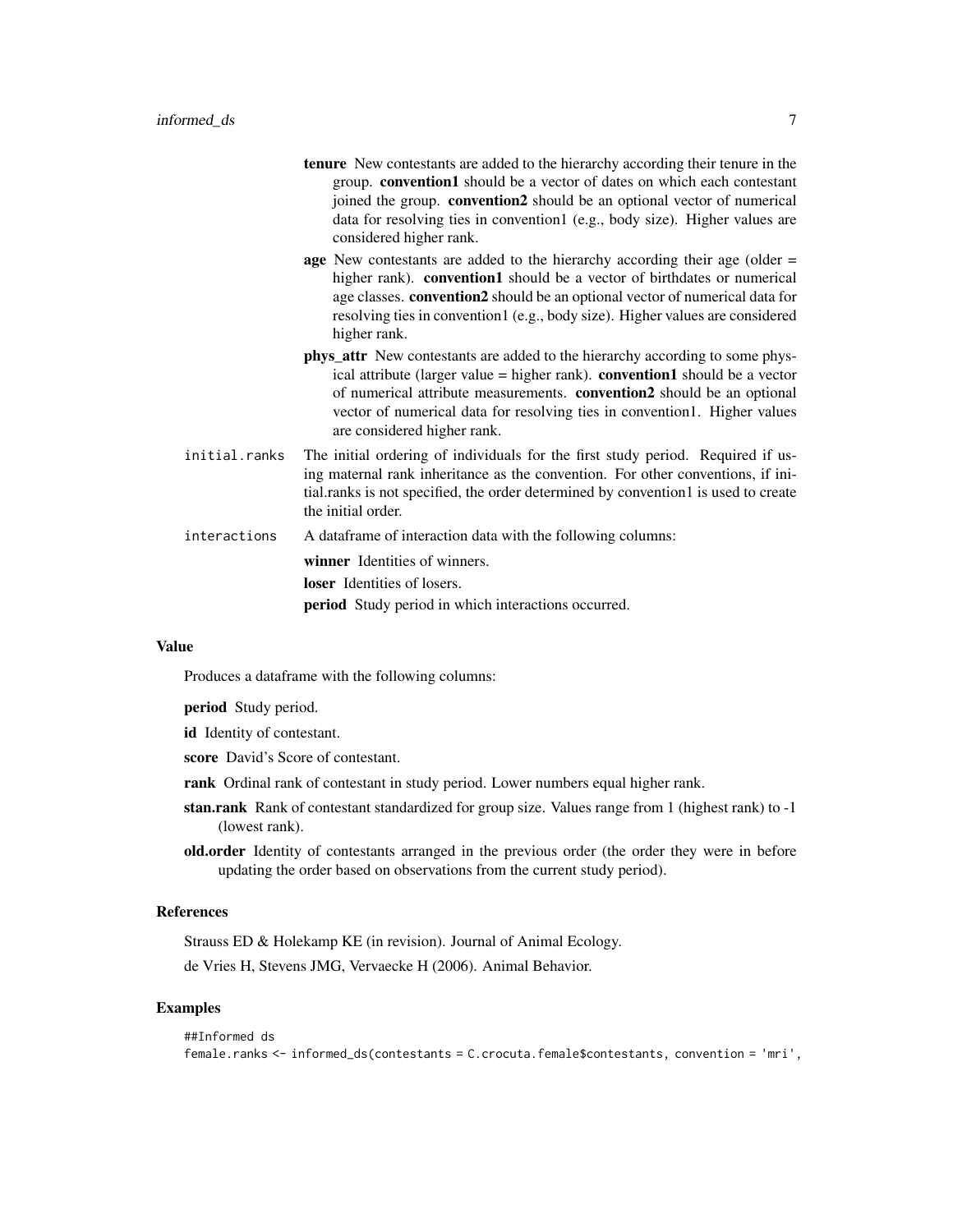```
initial.ranks = C.crocuta.female$initial.ranks,
interactions = C.crocuta.female$interactions)
##Standard ds
female.ranks <- informed_ds(contestants = C.crocuta.female$contestants, convention = 'none',
interactions = C.crocuta.female$interactions)
```
informed\_elo *Elo-rating method informed by prior information*

#### Description

Use Elo-rating method to infer a dominance hierarchy over multiple study periods. New contestants are added according to the convention specified by the user. Full description of the addition of new individuals is described in Strauss & Holekamp (in revision). To run the original Elo-rating procedure, use convention flag 'none'.

#### Usage

```
informed_elo(
  contestants,
  convention,
 K = 200,
  lambda = 100,
  initial.ranks = NULL,
  interactions
)
```
#### Arguments

| contestants | A data frame with the identities of the contestants for each study period along<br>with the relevant data for adding them to the hierarchy. There should be one row<br>per contestant per study period. Periods should appear in chronological order.<br>The dataframe should contain the following columns: |  |  |  |  |  |  |  |  |  |
|-------------|--------------------------------------------------------------------------------------------------------------------------------------------------------------------------------------------------------------------------------------------------------------------------------------------------------------|--|--|--|--|--|--|--|--|--|
|             | <b>period</b> Study period.                                                                                                                                                                                                                                                                                  |  |  |  |  |  |  |  |  |  |
|             | <b>id</b> Identity of contestant.                                                                                                                                                                                                                                                                            |  |  |  |  |  |  |  |  |  |
|             | <b>convention1</b> The primary convention by which new individuals are added to<br>the hierarchy. Interpretation of this column varies depending on the value<br>of the <b>convention</b> argument. If <b>convention</b> = none, this column is optional.                                                    |  |  |  |  |  |  |  |  |  |
|             | <b>convention2</b> Optional. The secondary data for resolving ties in convention1.<br>Interpretation of this column varies depending on the value of the <b>conven-</b><br>tion argument.                                                                                                                    |  |  |  |  |  |  |  |  |  |
| convention  | A flag determining how new individuals are added to the hierarchy. The value of<br>this flag influences how the convention1 and convention2 columns of the <b>con</b> -<br><b>testants</b> argument are interpreted. Currently this function supports five options:                                          |  |  |  |  |  |  |  |  |  |

<span id="page-7-0"></span>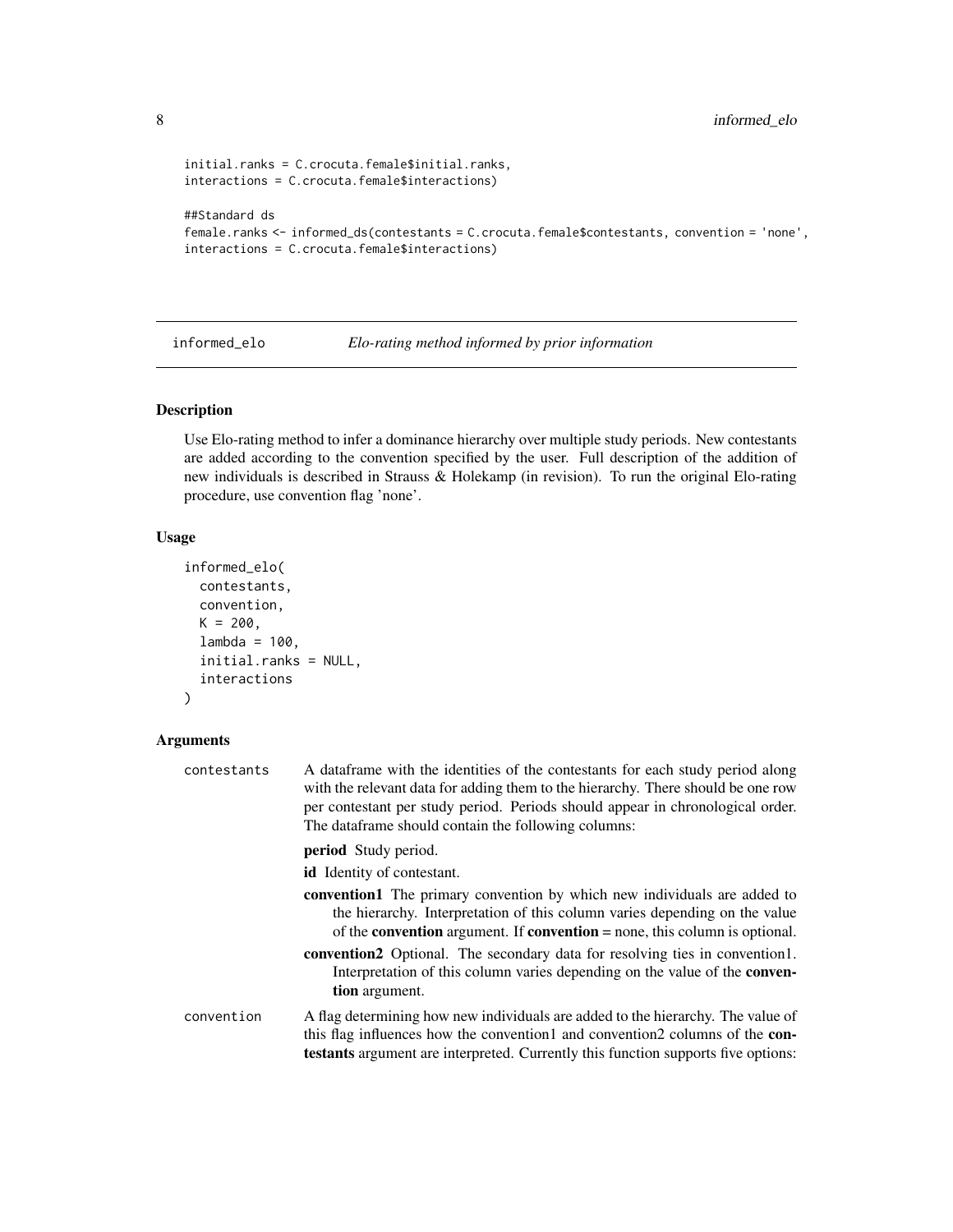- none The standard Elo-rating procedure is run. Individuals joining the hierarchy receive a score equal to the mean of other group members.
- mri New contestants are added to the hierarchy according to maternal rank inheritance with youngest ascendancy. convention1 should be a vector of mother identities for each contestant. convention2 should be an optional vector of intra-litter ranks (lower numbers = higher rank) for resolving the order of contestants from the same mother joining the hierarchy in the same study period.
- tenure New contestants are added to the hierarchy according their tenure in the group. convention1 should be a vector of dates on which each contestant joined the group. convention2 should be an optional vector of numerical data for resolving ties in convention1 (e.g., body size). Higher values are considered higher rank.
- age New contestants are added to the hierarchy according their age (older = higher rank). convention1 should be a vector of birthdates or numerical age classes. convention2 should be an optional vector of numerical data for resolving ties in convention1 (e.g., body size). Higher values are considered higher rank.
- phys\_attr New contestants are added to the hierarchy according to some physical attribute (larger value  $=$  higher rank). **convention1** should be a vector of numerical attribute measurements. convention2 should be an optional vector of numerical data for resolving ties in convention1. Higher values are considered higher rank.
- K Parameter influencing the magnitude of score changes after each outcome.
- lambda Parameter influencing the shape of the logistic function linking the difference in score between winner and loser to the expected probability of each contestant winning.
- initial.ranks The initial ordering of individuals for the first study period. Required if using maternal rank inheritance as the convention. For other conventions, if initial.ranks is not specified, the order determined by convention1 is used to create the initial order.
- interactions A dataframe of interaction data with the following columns:

winner Identities of winners.

loser Identities of losers.

period Study period in which interactions occurred.

#### Value

Produces a dataframe with the following columns:

period Study period.

id Identity of contestant.

- score Elo-rating score of contestant.
- rank Ordinal rank of contestant in study period. Lower numbers equal higher rank.
- stan.rank Rank of contestant standardized for group size. Values range from 1 (highest rank) to -1 (lowest rank).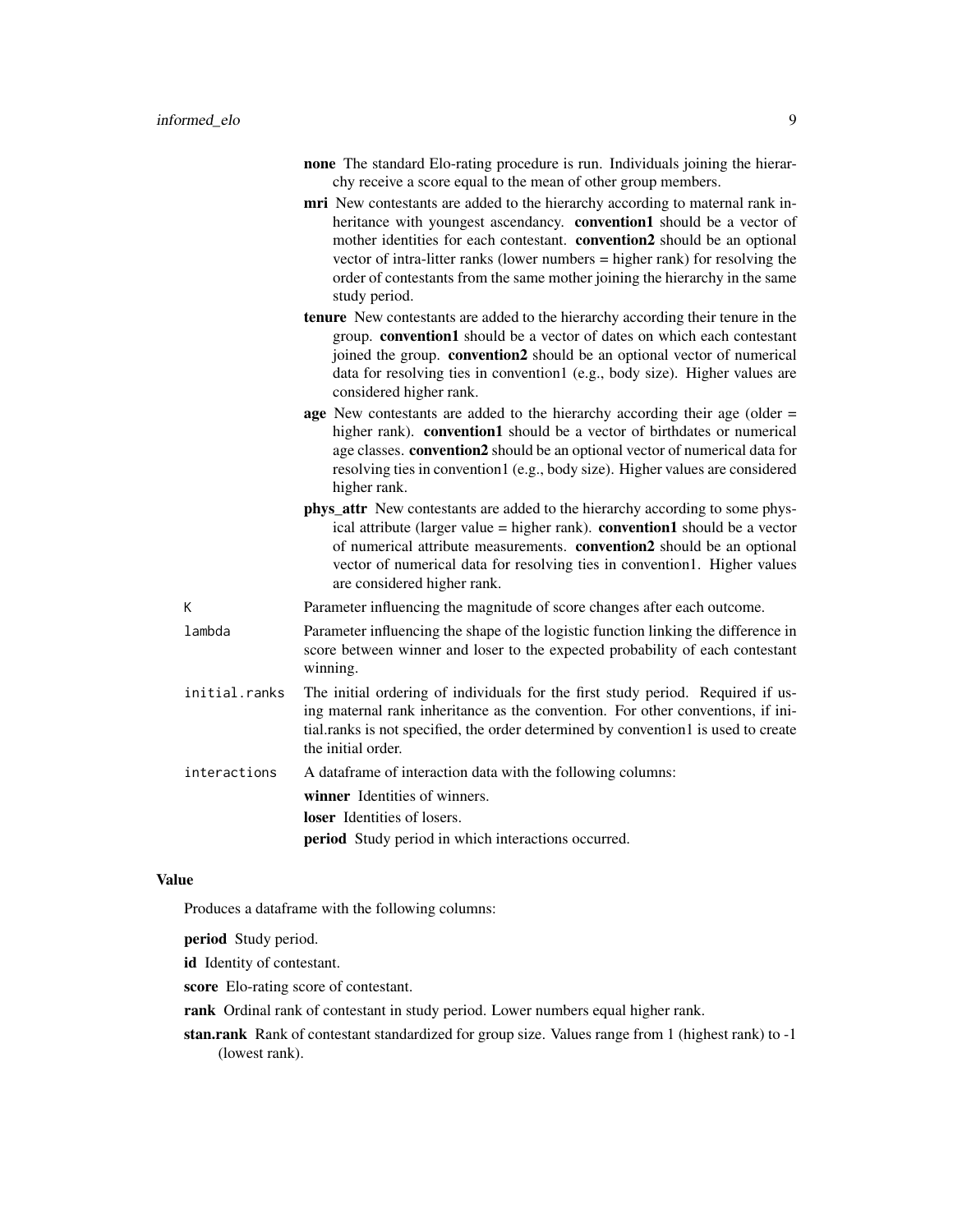<span id="page-9-0"></span>old.order Identity of contestants arranged in the previous order (the order they were in before updating the order based on observations from current study period).

#### References

Strauss ED & Holekamp KE (in revision). Journal of Animal Ecology.

Albers PCH & de Vries H (2000). Animal Behavior.

#### Examples

```
##Informed elo
female.ranks <- informed_elo(contestants = C.crocuta.female$contestants, convention = 'mri',
initial.ranks = C.crocuta.female$initial.ranks,
interactions = C.crocuta.female$interactions)
##Standard elo
female.ranks <- informed_elo(contestants = C.crocuta.female$contestants, convention = 'none',
interactions = C.crocuta.female$interactions)
```
informed\_matreorder *Infer longitudinal hierarchy using informed matrix reordering*

#### Description

Implements the Informed MatReorder method described in Strauss & Holekamp (in revision) to infer a dominance hierarchy over multiple study periods. For each study period, ranks are inferred as modifications of the ranks from the previous study period. First, new contestants are added according to the convention specified by the user, and emigrated/dead contestants are removed. Then, matrix reordering is used to change the position of contestants for whom data from the current study period are inconsistent with this ordering. The optimal order is selected as the order that is most consistent with the data from the current period and is minimally changed from the previous study period.

#### Usage

```
informed_matreorder(
  contestants,
  convention,
  n = 50.
  shuffles = 10.
  require.corroboration = FALSE,
  initial.ranks = NULL,
  interactions
)
```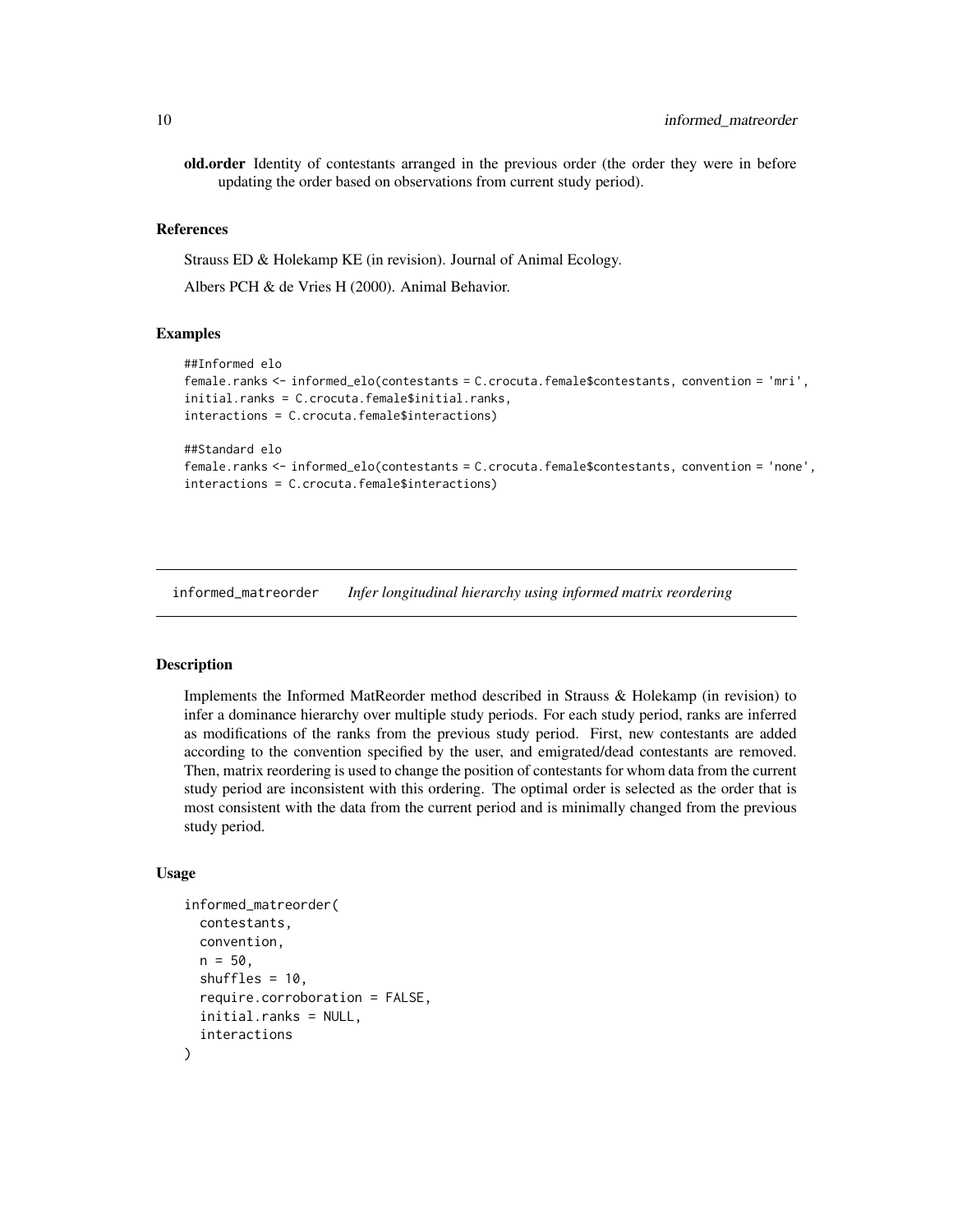#### Arguments

| contestants | A data frame with the identities of the contestants for each study period along  |
|-------------|----------------------------------------------------------------------------------|
|             | with the relevant data for adding them to the hierarchy. There should be one row |
|             | per contestant per study period. Periods should appear in chronological order.   |
|             | The dataframe should contain the following columns:                              |

period Study period.

id Identity of contestant.

- convention1 The primary convention by which new individuals are added to the hierarchy. Interpretation of this column varies depending on the value of the convention argument.
- convention2 Optional. The secondary data for resolving ties in convention1. Interpretation of this column varies depending on the value of the convention argument.

convention A flag determining how new individuals are added to the hierarchy. The value of this flag influences how the convention1 and convention2 columns of the contestants argument are interpreted. Currently this function supports four options:

- mri New contestants are added to the hierarchy according to maternal rank inheritance with youngest ascendancy. **convention1** should be a vector of mother identities for each contestant. convention2 should be an optional vector of intra-litter ranks (lower numbers = higher rank) for resolving the order of contestants from the same mother joining the hierarchy in the same study period.
- tenure New contestants are added to the hierarchy according their tenure in the group. convention1 should be a vector of dates on which each contestant joined the group. convention2 should be an optional vector of numerical data for resolving ties in convention1 (e.g., body size). Higher values are considered higher rank.
- age New contestants are added to the hierarchy according their age (older = higher rank). **convention1** should be a vector of birthdates or numerical age classes. convention2 should be an optional vector of numerical data for resolving ties in convention1 (e.g., body size). Higher values are considered higher rank.
- **phys** attr New contestants are added to the hierarchy according to some physical attribute (larger value  $=$  higher rank). **convention1** should be a vector of numerical attribute measurements. convention2 should be an optional vector of numerical data for resolving ties in convention1. Higher values are considered higher rank.
- n Number of separate reordering attempts per study period. Recommended 100.

shuffles Number of reshuffling steps per reordering attempt. Recommended at least 10. require.corroboration

> A logical indicating whether to require corroborating evidence from multiple study periods before changing a contestant's position in the order. Useful for reducing the sensitivity of the method to aberrant observations that don't reflect a lasting change in the true latent hierarchy. If true, evidence indicating a change in status must be corroborated by an additional observation in the following periods. See Strauss & Holekamp (in revision) for full details.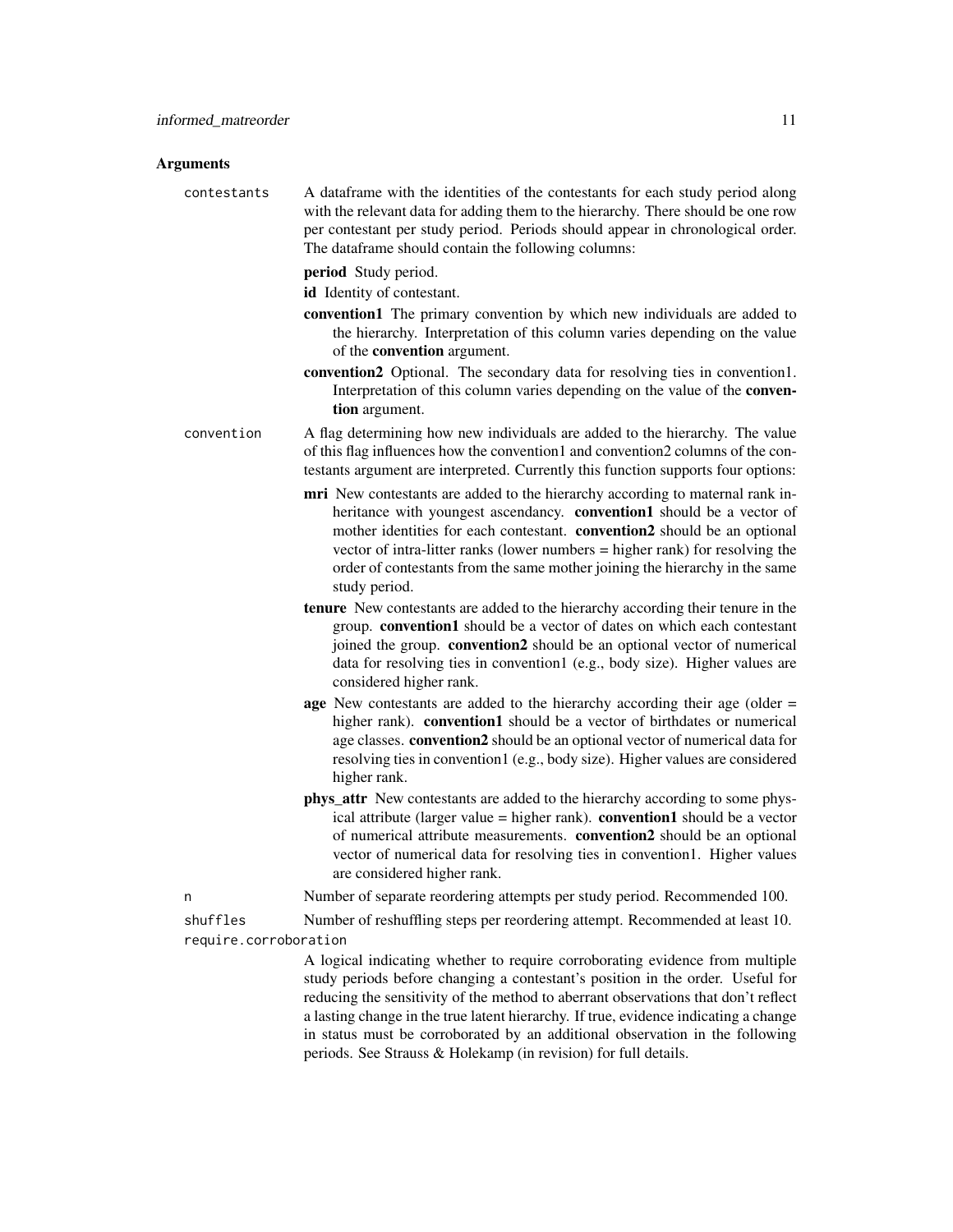<span id="page-11-0"></span>

| initial.ranks | The initial ordering of individuals for the first study period. Required if us-    |
|---------------|------------------------------------------------------------------------------------|
|               | ing maternal rank inheritance as the convention. For other conventions, if ini-    |
|               | tial.ranks is not specified, the order determined by convention1 is used to create |
|               | the initial order.                                                                 |
| interactions  | A data frame of interaction data with the following columns:                       |
|               | winner Identities of winners.                                                      |
|               | <b>loser</b> Identities of losers.                                                 |
|               | <b>period</b> Study period in which interactions occurred.                         |
|               |                                                                                    |

#### Value

Produces a dataframe with the following columns:

period Study period.

id Identity of contestant.

rank Ordinal rank of contestant in study period. Lower numbers equal higher rank.

- stan.rank Rank of contestant standardized for group size. Values range from 1 (highest rank) to -1 (lowest rank).
- old.order Identity of contestants arranged in the previous order (the order they were in before updating the order based on observations from current study period).

#### References

Strauss ED & Holekamp KE (in revision). Journal of Animal Ecology.

#### Examples

```
conts <- C.crocuta.female$contestants[C.crocuta.female$contestants$period <= 1990,]
female.ranks <- informed_matreorder(contestants = conts,
convention = 'mri', n = 1, shuffles = 10, require.corroboration = TRUE,
initial.ranks = C.crocuta.female$initial.ranks,
interactions = C.crocuta.female$interactions)
```
plot\_ranks *Plot individual ranks or scores*

#### Description

Plot ranks of individuals in a single social group over multiple study periods.

#### Usage

```
plot_ranks(ranks, type = c("rank", "stan.rank", "score"))
```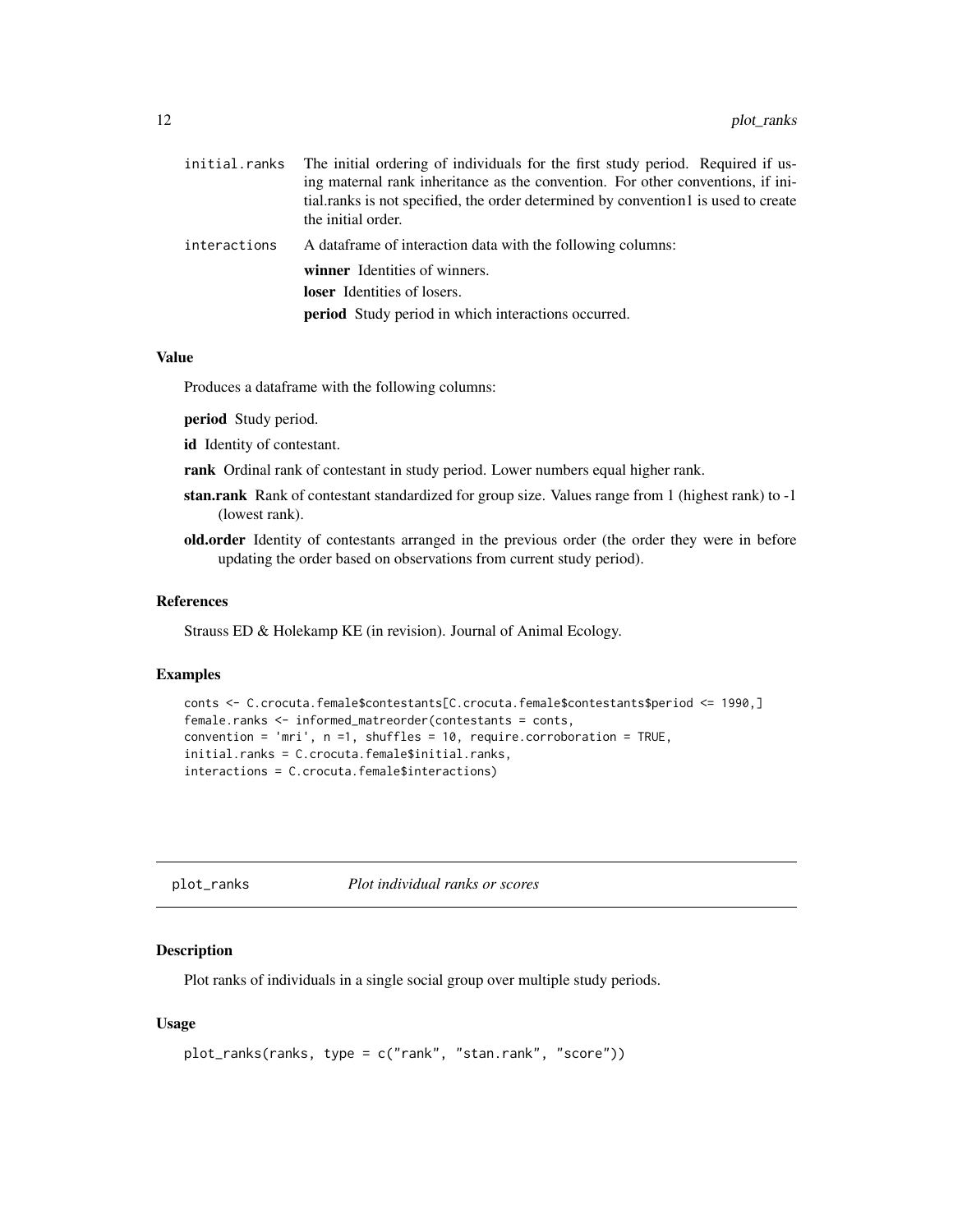#### plot\_ranks 13

#### Arguments

| ranks | A data frame of ranks. There should be one row per contestant per study period.<br>Must include at least the following columns:            |
|-------|--------------------------------------------------------------------------------------------------------------------------------------------|
|       | <b>period</b> Study periods. They should appear in chronological order.                                                                    |
|       | id The identity of each contestant. Each contestant should appear once per<br>study period.                                                |
|       | rank The rank of each contestant in each study period. This can be absolute<br>rank or standardized rank. Only required if type is 'rank'. |
|       | score The score of each contestant. Only required if type is 'score'.                                                                      |
| type  | A character string, either 'score', 'rank', or 'stan.rank'. Determines whether<br>scores, ranks, or standardized ranks are plotted.        |

#### Examples

```
female.ranks <- informed_elo(contestants = C.crocuta.female$contestants, convention = 'mri',
initial.ranks = C.crocuta.female$initial.ranks,
interactions = C.crocuta.female$interactions)
```
plot\_ranks(female.ranks, type = 'rank') plot\_ranks(female.ranks, type = 'score') plot\_ranks(female.ranks, type = 'stan.rank')